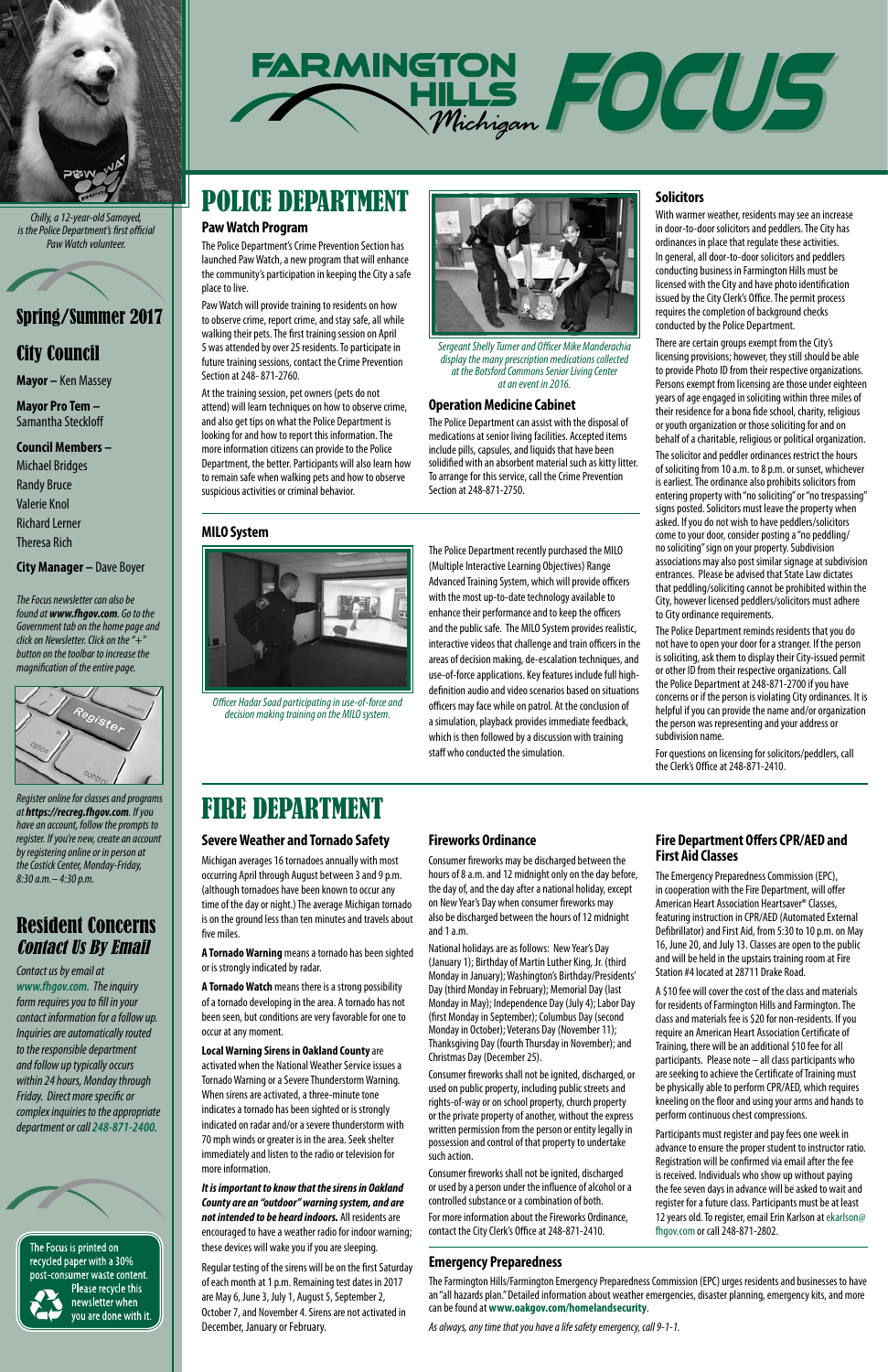# HUMAN RESOURCES DEPARTMENT Now Hiring for Seasonal Positions!

During the spring and summer, the City hires a large number of employees in a variety of positions from part-time (20 hours) to temporary full-time (40 hours). Positions include landscaping, road work, park and golf course maintenance, building attendants, camps, lifeguards, and several recreation programs. Hourly pay rates range from \$8.90 to \$15 based on qualifications and job responsibilities. Open positions are advertised on **www.fhgov.com** or contact the Human Resources Department at 248-871-2490 for an application.

# Dog Licenses

Licenses are required for all dogs four months of age or older. Oneyear and three-year dog licenses may be purchased at the Treasury Division with proof of rabies vaccination. From January 1 through June 1, the cost is \$7.50 per year for spayed/neutered dogs (\$6.75 per year if the owner is age 65 or older); \$15 per year for male/female dogs (\$13.50 per year if the owner is age 65 or older.) Three-year licenses are triple the cost of one-year licenses. After June 1, the license is considered delinquent and the annual cost

is \$30 for all dogs. New animals over four months of age may be licensed at non-delinquent rates if the license is purchased within 30 days of acquisition. The City does not require cats to be licensed. For questions regarding dog licenses, contact Oakland County at www.oakgov.com/PetAdoption or 248-391-4102 or contact the City's Treasury Division at 248-871-2480.

*For information about the William Grace Dog Park, located at 29040 Shiawassee Road, go to www.fhgov.com and click on the Activities tab, then click on Dog Park for rules and regulations, hours, and fees.*

Zoning Division

**Keep Farmington Hills Beautiful!** Following zoning regulations in the City of Farmington Hills helps keep our neighborhoods looking clean and fresh. Please remember: • Grass must be cut before it reaches eight inches

in height.

• Outdoor storage of unlicensed or inoperable vehicles is prohibited; these vehicles must be

- building permit; sheds 120 square feet or less do kept in the garage. not require a building permit but are subject to • Pet owners must keep all lawns and pet runs free • Sheds greater than 120 square feet require a zoning requirements. (Planning Office)
- New fence installations greater than 16 feet in length and 3 feet in height. (Zoning Office)
- Air conditioning and whole house generator installation. (Zoning Office)
- The removal of live trees that are six inches or greater in diameter as measured four feet from the ground. (Planning Office)
- Call the Planning Office at 248-871-2540 or the Zoning Office at 248-871-2520.

of animal waste and uneaten food.

• Firewood storage is limited to two face cords, stored above ground in an orderly manner; firewood storage in front yards is prohibited. • Compost piles are regulated by size, location,

and composition.

• Trash containers are required to be watertight

with handles and tight-fitting lids.

• Trash should be put at the curb no earlier than

6 p.m. on the day prior to pick up.

# DEPARTMENT OF PLANNING AND COMMUNITY DEVELOPMENT

## Housing Rehabilitation Program Home Repair Loans

Funding for zero-interest, deferred home repair loans is provided by the U.S. Housing and Urban Development Office (HUD). Homeowners may be eligible for loans to replace roofs, windows, furnaces, septic fields or hot water tanks. To qualify, applicants must own and occupy a home in Farmington Hills and the family must meet Federal income guidelines. A family of four, for example, must have a gross income of less than \$53,500. For information, call the Community Development Office at 248-871-2543 or go to **www.fhgov.com**, and search for Housing Rehabilitation Program.

# Planning

It's time to get started on the outdoor projects you were thinking about over the winter. The Planning and Community Development Department would like to remind you that permits are required for the following list of common projects. The office in parentheses following each item is responsible for reviewing the project for compliance with City ordinances.

# FINANCE DEPARTMENT Treasury/Assessing Office **Reminders**

# CITY CLERK'S **OFFICE**

# Historical Commissions

**October 10, 2017** – Last Day to register to vote in the November 7, 2017 City General Election. You may register at your local Clerk's Office or County Clerk's Office or any Secretary of State Branch Office.

Whether walking, biking or driving, you may have noticed the green historical markers located at historic district sites throughout the city. When you see one, please stop to check it out and learn a bit about the history of your community. There are currently markers located at 32 out of 74 designated historic districts and at nine other historic sites in the City, which are installed and maintained by the Historic District Commission and the Historical Commission. If you are the owner of a historic district and are interested in having a sign installed at your building or site, please contact the Planning Office at 248-871-2540 for information on the process. A map showing the locations of all the historic markers, districts, and sites is available on the City

### **Spring Plant and Seed Swap**

The Beautification Commission's 17th Annual Plant and Seed Swap takes place on Saturday, May 20 at Heritage Park, 8:30 to 10:30 a.m. – rain or shine – at the Visitor's Center parking lot, located off Farmington Road between Ten and Eleven Mile Roads. Every year, both amateur and Master Gardeners come prepared with gloves, wagons, and favorite plants and seeds to exchange. The Beautification Commission, Garden Club members, and Master Gardeners will all be on hand to answer questions and provide refreshments. For more information, call Charmaine Kettler-Schmult in the Community Development Office at 248-871-2543.



- Summer property tax bills are mailed around July 1 and may be paid without penalty through August 31. Thereafter, late penalties are assessed progressively up to 7% by the following February. Postmarks are not accepted by the City.
- Tax bills are mailed to the address of record and not forwarded by the post office, except for temporary forwarding orders.
- Changes of mailing address should be filed with the Assessing Division.
- By law, failure to receive a property tax bill does not waive the tax bill or any charges for late payment.
- Every property should receive a property tax bill, even if the tax bill is to be paid via an escrow account. If you do not receive a summer property tax bill/statement by the end of the first week of July, or if you have any questions about your property taxes, call the Treasurer's Office at 248-871-2480.

If you have any questions regarding your property assessment or taxable value, call the Assessing Division at 248-871-2470.

# SPECIAL SERVICES DEPARTMENT – Find Your Adventure Here Play. Explore. Learn…LIVE!

Registration – **https://recreg.fhgov.com** Information – 248-473-1800

**UNPLUGGED SUMMER CAMPS** – Ages 3 to 18 – Over 3,000 kids participate annually in Art, Theatre, Music, Sports, Archery, Skateboarding, Nature, Youth Center Drop-in, TourXplore!, Safety Town, STEM, Teen Leadership Xperience or General Day Camps. Many camps offer before/after care for an additional fee. Camps open to both residents/non-residents. Go to **www.fhgov.com** for a Camps guide.

**RILEY ARCHERY RANGE –** Indoor/outdoor, eight shooting lanes with distances of 10 to 30 yards. Opportunities for all ages and abilities, both bows and crossbows. Open shooting hours (days/times vary by season); beginner/advanced classes; leagues; group lessons for Scouts, corporate groups and others; private lessons; private range rental; camps; birthday parties; and competitions. Call 248-477-1135. The Riley Archery Range was made possible with support from the Riley Foundation, Panasonic, Safari Club International, ROWE Professional Services, and Michigan DNR.

**21ST ANNUAL ICE SHOW –** May 12, 7 p.m.; May 13, 4 p.m. This year's showcase, "80's Skate Party," features Skating Club members, Synchronized Skating Teams, and Learn-to-Skate students. Tickets at the Ice Arena or Costick Center. \$8 Adults (19 & up), \$6 Seniors (60 & up), Students (6 – 18). Children five and under free. Doors open one hour before show time. Farmington Hills Ice Arena, 35500 W. 8 Mile Road. Call 248-478-8800.



*Soccer*



*Ward Eagle House historic marker, HD #310, 29655 Fourteen Mile Road*

website at **http://www.fhgov.com/Government/Boards-Commissions/Historic-District-Commission.aspx.**

*continued on page 3*

#### **UPCOMING ELECTION DATES AND DEADLINES**

#### **November 7, 2017 – City General Election** The ballot will include the following Offices:

- Office of Mayor one to be elected for a twoyear term
- Office of Council Member three to be elected for four-year terms
- Proposals, if any.

#### **NOMINATING PETITIONS**

Nominating Petitions for the Office of Mayor and City Council Member are available at the City Clerk's Office.

Affidavits of Identity and Nominating Petitions must be filed in person at the City's Clerk's Office no later than **4 p.m. on Tuesday, July 25, 2017.** 

Any candidate may **withdraw** by filing a written withdrawal statement with the City Clerk no later than **4 p.m. on Friday, July 28, 2017**.

#### **NEW VOTING EQUIPMENT**

In 2017 and 2018, Michigan's counties, cities, and townships will gradually replace voting systems statewide. Selection of the specific system to be used in each county will be coordinated by the County Clerk. The City of Farmington Hills anticipates having new voting equipment by the November 7, 2017 City General Election.

Once a voting system has been selected and the new equipment has been delivered to the City, the Clerk's Office will schedule Open Houses to allow voters the opportunity to review and use the new equipment. Watch **www.fhgov.com** for more information.

#### **HOMEOWNER ASSOCIATION CONTACTS**

The City Clerk's Office maintains a list of all Homeowner Associations with contact information. This enables the City to notify associations of upcoming developments, road projects, etc. that may affect specific subdivisions, and to provide contact information to new residents. Please submit updated contact information to dking@fhgov.com or fax it to the Clerk's Office at 248-871-2411 annually or as officers and contact information changes.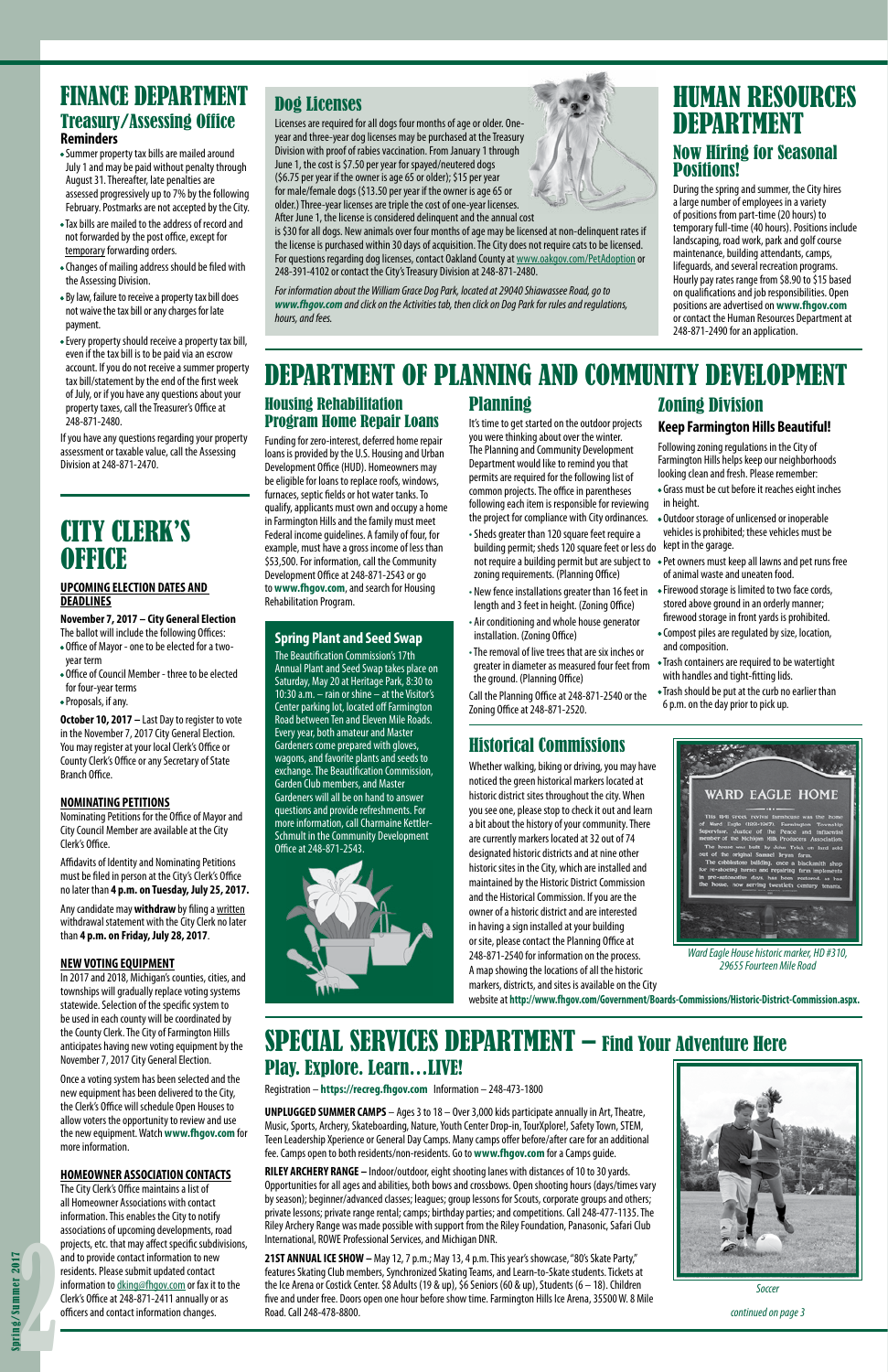# PUBLIC SERVICES DEPARTMENT

In cooperation with Oakland Community College, the City will hold its annual HazMat Day on Saturday, May 6 from 9 a.m. to 2 p.m. at the OCC Orchard Ridge Campus in the northwest parking lot off Farmington Road. Residents of Farmington Hills, Farmington, Novi, South Lyon, Southfield, Walled Lake, Milford, Milford Township, and Wixom are all eligible to participate with a driver's license or other proof of residency. Containers must be labeled, not hold more than five gallons or weigh more than 50 pounds, and be placed in a sturdy box on the floor or in the trunk. Farmington Hills residents may also go to any of the other regional HazMat events listed at **www.rrrasoc.org**.

For a full list of accepted/unaccepted items, go to **www.rrrasoc.org** or call 248-208-2270.

# **Accepted:**

- Oil-based paints • Batteries
- Automotive fluids
- Pesticides • Expired medications
- Aerosols
- CFL bulbs
- Mercury
- Propane
- Household electronics including TVs, radios, VHS and DVD players,
- computers and peripheral devices • Up to 100 pounds of
- sensitive documents for shredding on site

**Not accepted:** • Commercial or

- business waste
- Unknowns over five
	- gallons
	- Smoke detectors • Radioactive waste
	- Explosives
	- Latex paint
	- (Not considered hazardous, add kitty litter or sand to dry out what's left in the can, then place at the curbside with the lid off for pickup with regular garbage.)

# Holiday Delays for Trash, Recycling, and Yard Waste Pickup

**Memorial Day –** Monday, May 29, 2017 – No collection scheduled

**Independence Day –** Tuesday, July 4, 2017 – No collection scheduled Regular collection on Monday, July 3

**Labor Day –** Monday, September 4, 2017 – No collection scheduled

*During holiday weeks – Pickups will be delayed by one day with Friday's collection on Saturday.*

To ensure pickup, have your garbage at the curbside by 7 a.m. and limit containers to a 32 gallon, 60 pound capacity.

Yard waste pickup will continue until late November. Pickup will end on your regularly scheduled garbage day during the week of November 27 – December 1, 2017.

**Don't put unacceptable materials in the recycling cart.** Please follow the reference list of allowable materials on the cart lid or listed at

**www.rrrasoc.org.** Unacceptable items including garbage, garden hoses, plastic grocery bags, disposable diapers, needles, yard waste, and food waste can cause significant problems in the recycling process, expose employees to health and safety issues, and reduce the productivity of the recycling facility.

#### **Don't pile extra items next to the recycling cart**, only recyclable items that are IN the cart will be recycled.

**Do your part to help beautify the City!** Please store recycling carts and garbage cans inside the garage or house between collection days. Containers may also be stored in the side or rear

yards, but please don't store them in front yards.

#### **Roads**

# Prevent West Nile Virus

Eliminate standing water in toys, buckets, flower pots, tires, pet water bowls, unused pools, birdbaths, clogged rain gutters, and other containers to reduce areas where mosquitoes breed. (Creeks and retention areas that are healthy and running are not considered a prime area for mosquito breeding.)

Use insect repellant, but follow manufacturers' guidelines and don't use on children younger than two.

**WALK WITH A DOC –** 12–1 p.m. May 18, June 15, September 21. FREE. Beaumont Hospital health care professionals lead discussions and are available for questions, blood pressure screenings, and more. Start with an indoor presentation at the Nature Center then hit the trails for a 30-minute walk. Snacks provided. Call the Nature Center at 248-477-1135 for topics.

**SENIOR HEALTH & FITNESS DAY –** May 25, 9:30 a.m. – 1 p.m. Costick Center. Enjoy a morning sampler of free fitness classes from pickleball and Tai Chi to Yoga and strength training. Complimentary meal for those who participate in five activities. Call 248-473-1830. Sponsored by Beaumont-Farmington Hills. No pre-registration necessary.

**HELLO SUMMER! OUTDOOR FAIR –** June 29, 11 a.m. – 2 p.m. Costick Center. Games for all ages, lunch, entertainment, and a Pie Throwing Contest. Tickets in Conway Hall. \$8 before June 23, \$10 after/at the door. Call 248-473-1800.

**CONCERT IN THE COURTYARD –** August 8, 6:30 – 8 p.m. Costick Center. Adults 50 & Better Program hosts an evening of live music, light refreshments, and appetizers. All ages welcome. Call 248-473-1830.

**TOTAL WELLNESS FAIR –** September 19, 10 a.m. – 2 p.m. Adults 50 & Better Program explores ways to enhance a healthy lifestyle. Demonstrations, exhibits, screenings, and assessments. Free lunch for those 60 years or better. Prizes and raffles. Call 248-473-1830.

**HIGH SCHOOL MUSICAL –** Farmington Hills Youth Theatre presents Disney's High School Musical, with 162 youth in grades 1 – 12 from Farmington Hills and surrounding communities. Thursday, May 4 at 7 p.m.; Friday, May 5 at 7 p.m.; Saturday, May 6 at 1 and 6 p.m.; Sunday, May 7 at 1 and 6 p.m. Tickets \$10 or \$12 at the door. Discounts for clubs or school groups. Children three and under free. Purchase online at **https://recreg.fhgov.com**. Call 248-473-1848.

**LEARN TO SKATE SUMMER SESSION –** Tuesdays, June 20 – August 15. A fun learning experience for everyone, from your first steps on the ice to mastering advanced skills. Call the Ice Arena at 248-478-8800.

**ART ON THE GRAND –** June 3, 10 a.m. – 7 p.m.; June 4, 11 a.m. – 5 p.m. FREE juried fine art fair. Variety of artists, disciplines, and price ranges offering painting, pottery, photography, jewelry, mixed media, wood, wearable art, glass, leather, and sculpture. Hands-on kids' area with participation from the DIA. New "Kids' Art Alley" with young local artists selling their creations, plus a community mural and a hands-on upcycled arts and crafts area. Go to **www.artonthegrand.com**.

- •13 Mile Road, Halsted Road to Drake Road Reconstruction
- •11 Mile Road, Middlebelt Road to Orchard Lake Road – Reconstruction
- Drake Road, 12 Mile Road to 13 Mile Road Resurfacing
- Independence Commons Subdivision, concrete roadways – Rehabilitation
- •Country Club Drive Reconstruction
- •12 Mile, Haggerty Road to Farmington Road, full depth concrete – Selective slab replacement and joint repair (RCOC)
- M5, 12 Mile Road to Pontiac Trail Concrete repair work (MDOT)
- Grand River, Sinacola to Purdue Pavement rehabilitation, storm sewer repairs, and road diet in City of Farmington (MDOT)

# Hazardous Materials Drop-Off Day Saturday, May 6

**NATURE CENTER –** Interpretive exhibits with a life-sized tree and animal homes, bird viewing area, native fish aquariums, library, and a handson learning station, plus outdoor activities for young naturalists. Call 248-477-1135 or go to **www.fhgov.com**.

- 
- Full Moon Fridays, 9:30 p.m., 5/12, 6/9, 7/7, 8/4, \$3 per person
- FREE Star Parties, 8:30 p.m., 5/2, 5/30, 6/27, 7/25, 8/29. Experience Heritage Park after dark!
- Summer Solstice Celebration, 6/21, 6:30-8:30 p.m., \$5 per person. Hayrides and a campfire.
- Advanced Junior Naturalist Club (Sponsored by Optimists), Thursdays, 3:30-5:30 p.m., 7/20- 8/24, \$40 per person. Explore the natural world!
- Yoga in the Outdoors, Wednesdays, 6/21-8/23, 8-9 a.m., \$85 per person. Meet next to the Spicer House.
- Kids' Fishing Day (sponsored by Optimists, 7/29, 9-1 p.m. (three different sessions). Meet at Carpenter Lake, \$20 per person. Kids get a fishing pole and tackle box to take home.



*Have fun at Riley Skate Park!*



# SPECIAL SERVICES DEPARTMENT – Find Your Adventure Here. Play. Explore. Learn…LIVE!

Registration – **https://recreg.fhgov.com** Information – 248-473-1800 *continued from page 2*

*continued on page 4*



**Do put all trash, recycling, and yard waste at the curbside by 7 a.m.** on the assigned pickup day. All containers must be placed at the curb or edge of the street in front of your home no earlier than 6 p.m. on the evening before your collection day and must be retrieved no later than 12 hours following collection.

**Do keep recycling and garbage containers clean** to prevent bins from attracting rodents and other vermin.

**Do check out the "Recycling Widget" on the City website** to learn where to recycle, compost or properly dispose of a whole range of items. Go to **www.fhgov.com**, click on the Resident tab, click on Recycling, then use the search box at the top of the page.

**Do use your smartphone for easy access to recycling information.** The "Recycling Directory" from RRRASOC (Resource Recovery and Recycling Authority of Southwest Oakland County) is available as a free mobile app. Go to the App Store or Google Play and search for "Recycling Authority."

Questions? Call the DPW at 248-871-2850 or visit **www.fhgov.com**.

# FHGC

The Farmington Hills Golf Club is a beautiful course offering 18 championship holes, measuring 6,413 yards with manicured bent grass tees, fairways, and greens surrounded by trees, ponds, and gentle rolling hills, complete with a Driving Range open daily from 7 a.m. until 10 p.m., weather permitting, from early spring until late fall. It features 32 stations and two practice greens. Golf lessons are available for all skill levels from qualified instructors. For tee times and lesson schedules, call 248-476-5910 or visit **www.fhgolfclub.org**.



#### **New Sidewalks**

*Golf Course* Stop by the Clubhouse and visit the pro shop or have a meal at the Greek Islands Restaurant, a full-service bar and grill with a huge outdoor patio providing great views of the course. For restaurant special events, banquets, and offsite catering, call 248-957-6734.

- •11 Mile Road Complete missing sidewalk segments between Orchard Lake Road and Middlebelt (south side)
- Middlebelt Road South of 10 Mile Road on west side

# Engineering Division **– 2017 Road Construction Projects**

*MDOT – Michigan Department of Transportation • RCOC – Road Commission for Oakland County*

Wear protective clothing such as long sleeves and pants.

Fix or install window and door screens to help

mosquito-proof your home.

For more info, go to **www.oakgov.com/health/ information/Pages/West-Nile-Virus.aspx** or **www.michigan.gov/westnilevirus**.